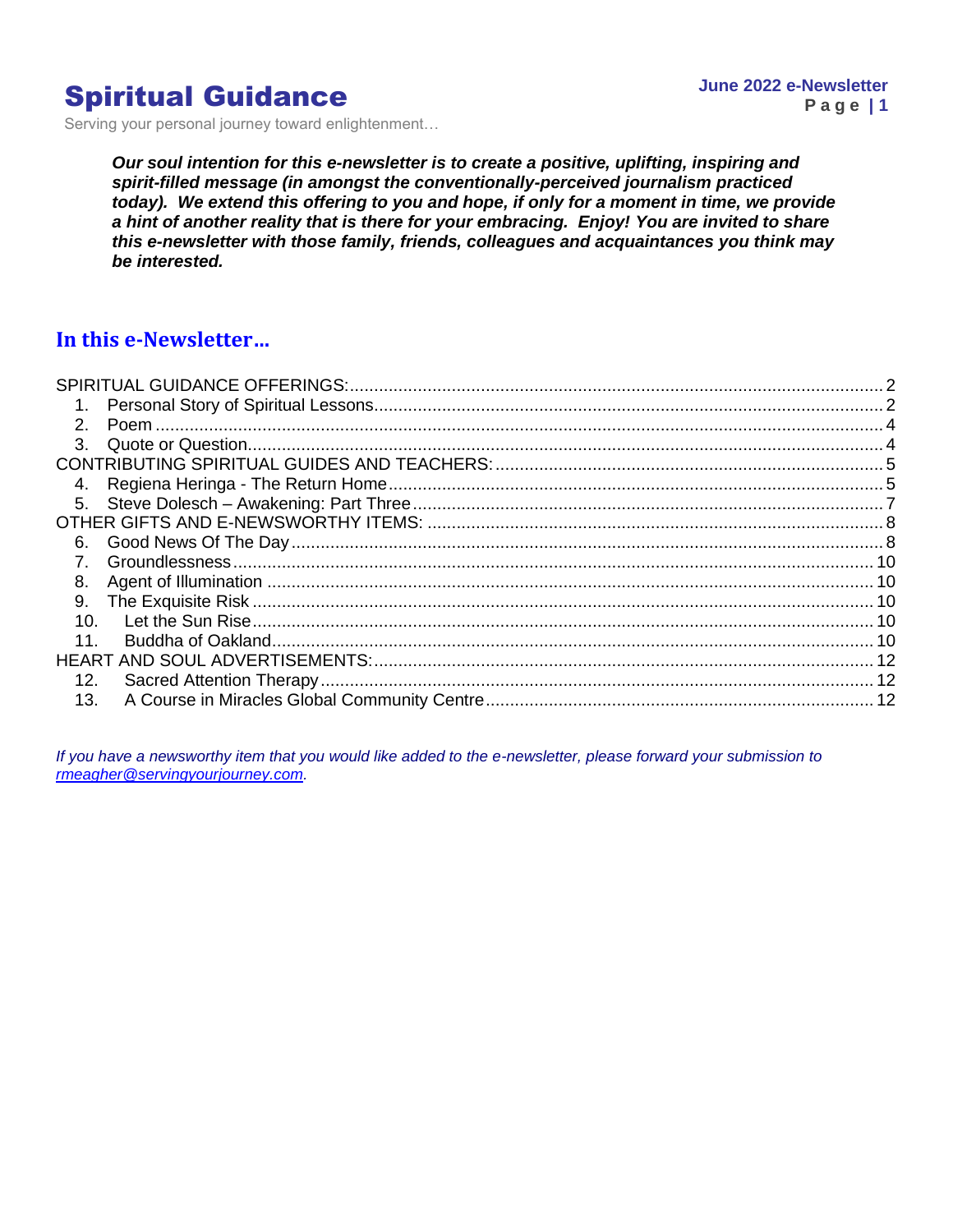Serving your personal journey toward enlightenment…

### **June 2022 e-Newsletter P a g e | 2**

# <span id="page-1-0"></span>**SPIRITUAL GUIDANCE OFFERINGS:**

### <span id="page-1-1"></span>**1. Personal Story of Spiritual Lessons**



#### **Keep Practicing and One Day It Will Become Second Nature**

One cycling day last month I headed out to one of my favorite destinations. Just 1 km from my destination, at the furthest point from my where I started, my back tire went flat. I was directly across from a popular rest stop, so I gently rolled myself into the stop.

I took my bicycle repair kit out of my pannier bags, along with my previouslyprepared instructions to fix a flat tier, and began the process. Shortly after I began repairing the tire, I young man stopped and asked if I had everything I needed. I said yes, thanked the man, and wished him a good day. I continued

with my tire repair and a few minutes later a man and woman stopped to ask if I needed any help. I was well along in my repair and responded, "This isn't exactly something I do every day, but I think I'll be okay."

There must have been something in my voice or written on my face, but the man said, "How about I stick around to see if you'll need any help." I thanked the man, saying "That's very kind of you. Thank you."

It wasn't too long after that exchange that I ran into a snag with putting the repaired inner tube back into the tire. The man could see I was struggling, and said… "Here, let me help." A few minutes later, I was back on track and 5 minutes after that, I had the tire back on the bike and was ready to hit the road again. I continued my cycling adventures for the day and made it back home safely.

The next day, I decided to take my bike into the local bike shop to have them check the bike. I explained to the bike jockey that I had a flat tire the previous day, and that I was able to fix the flat and get myself back home. I explained that because I was not confident in my mechanical ability, I would appreciate him taking a quick look over my bike to make sure I put everything back together correctly.

I watched the bike jockey quickly put the bike up on the hoist, quickly remove the tire from the bike, quickly and effortlessly check the tire and the gear mechanism, put the tire back on the bike, and adjust everything so that it was like brand new and coming off the assembly line at the factory. *Photo Credit: Pexels - Erik McLean*

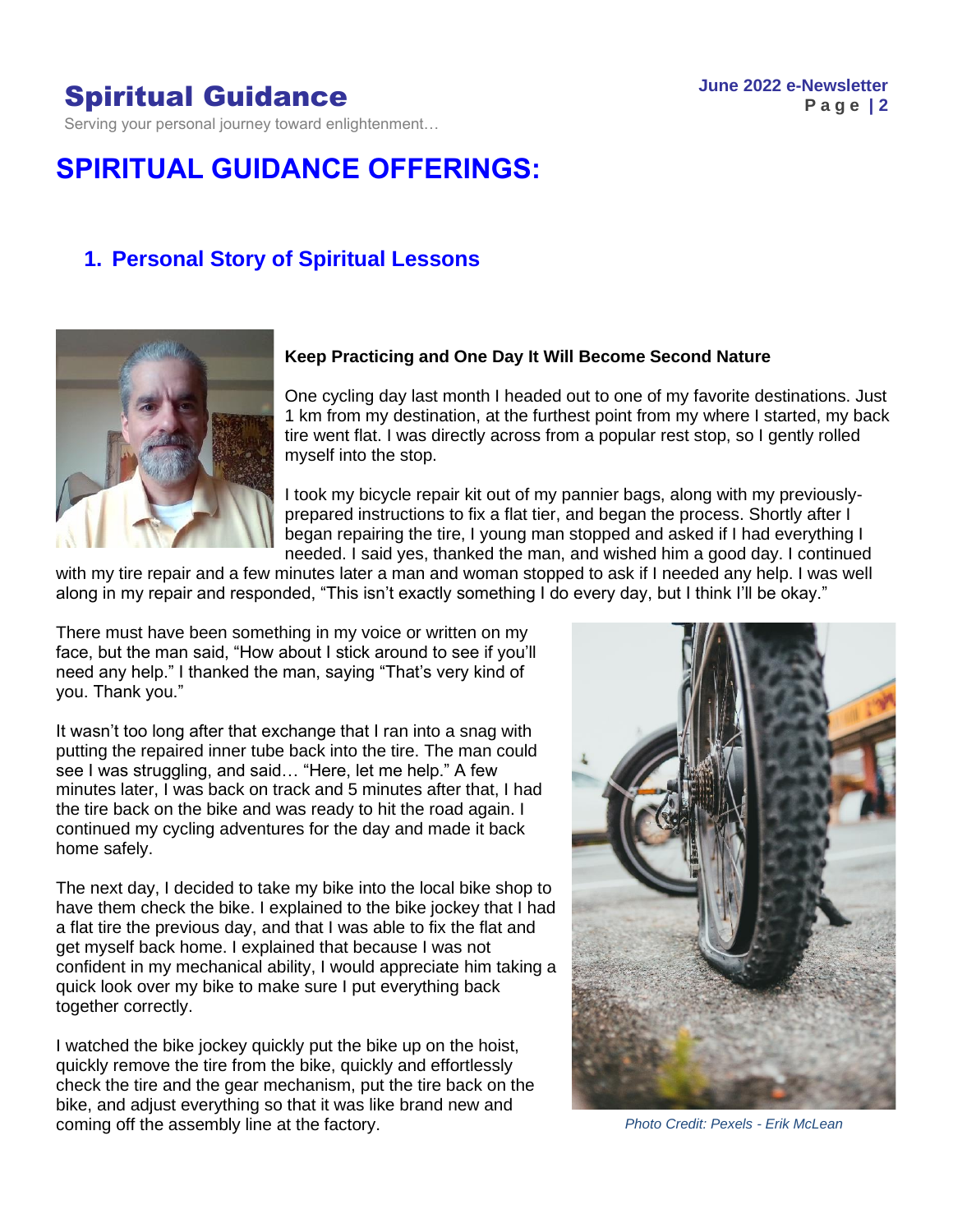Serving your personal journey toward enlightenment…

I had been coming to this bike shop for many years. Early on, I couldn't even change a flat tire. No doubt, I had been a butt of a few jokes among the bike jockeys about my lack of mechanical abilities. But over the years, I had become comfortable repairing a flat tire; given I had experienced more than my fair share of flat tires over the years while out on my cycling adventures. I'm just not as confident getting the tire back on the bike and making sure the gear mechanism is properly in place and calibrated properly.

As I watched the bike jockey look over my bike, it was clear he had lots of practice repairing bicycles. Afterall, it's his job. He could repair a flat tire with their eyes closed! The more practice I get fixing a flat tire, the more confident I get repairing the bicycle on my own. Each time I take my bicycle in to the local bike shop and watch the bike jockey work on my bike, I learn something new.

The above story and experience are no different than my spiritual practice. The more I practice, the more my practice becomes second nature. After enough practice, I don't even need to think about what I'm doing. My mind and body seemingly remember for me. So, keep practicing. One day you'll notice your work is paying off. One day you'll notice it's no longer practice, it's your life.

In love, gratitude, compassion and forgiveness…

Rev. Robert Meagher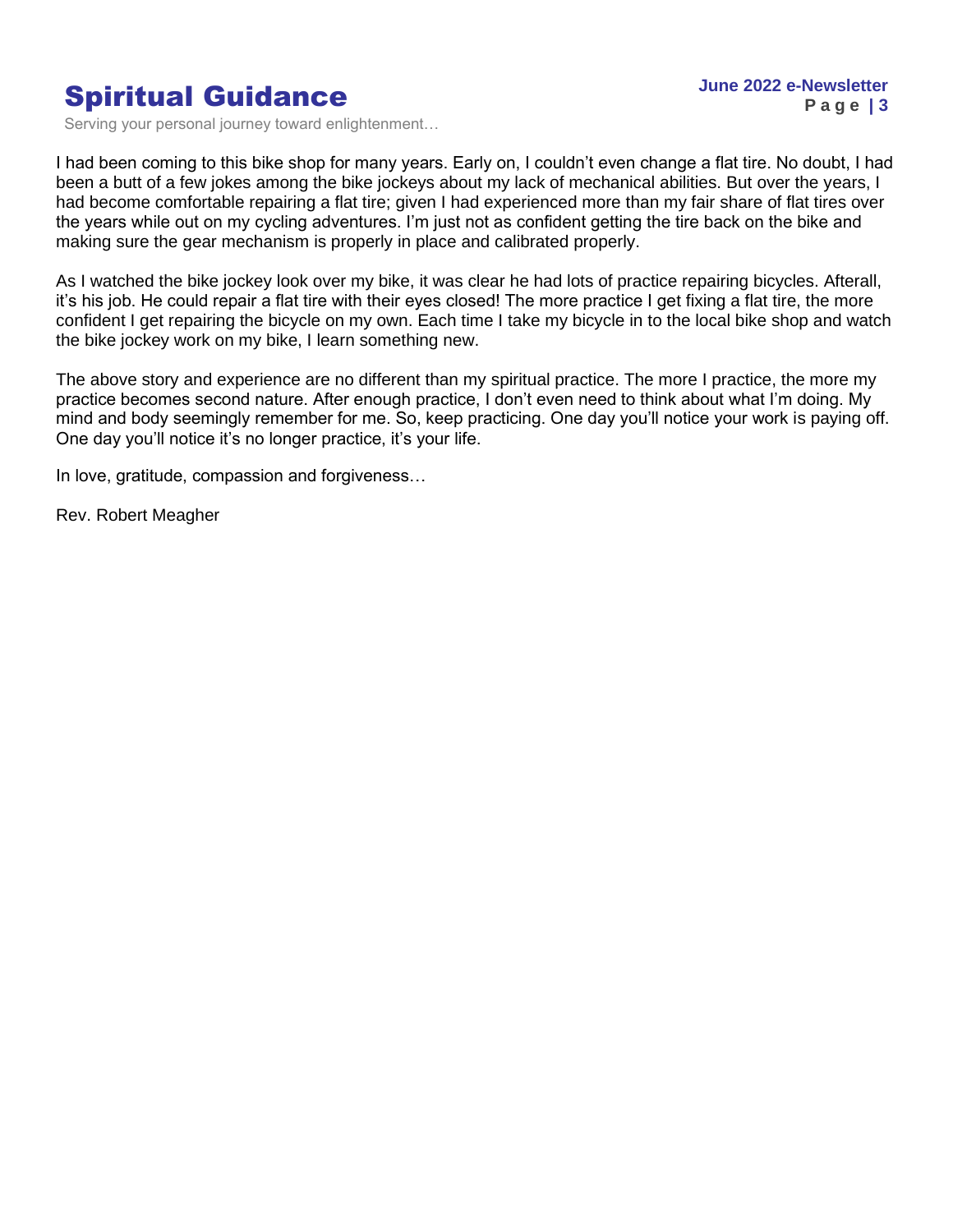Serving your personal journey toward enlightenment…

### <span id="page-3-0"></span>**2. Poem**

### **The Only Dream Worth Having…**

The only dream worth having… Is to dream that you will live while you're alive. And die only when you're dead. To love. To be loved. To never forget your own insignificance. To never get used to the unspeakable violence and vulgar disparity of life around you. To seek joy in the saddest places. To pursue beauty to its lair. To never simplify what is complicated or to complicate what is simple. To respect strength, never power. Above all, to watch. To try and understand. To never look away. And never, never to forget.

Arundhati Roy

### <span id="page-3-1"></span>**3. Quote or Question**

"*Your task is not to seek love, but merely to seek and find all the barriers within yourself that you have built against it*."

 $\sim$  Rumi  $\sim$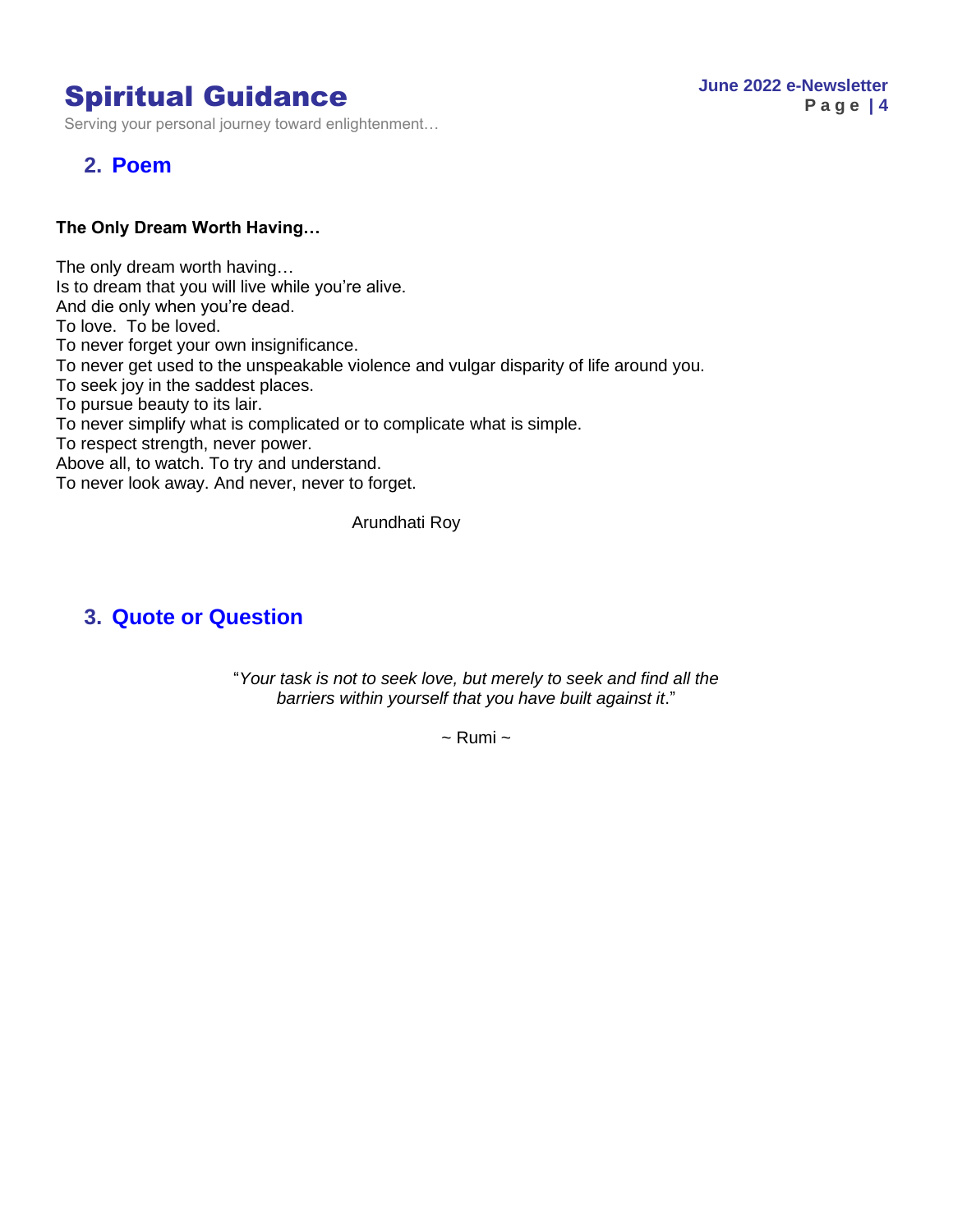Serving your personal journey toward enlightenment…

## <span id="page-4-0"></span>**CONTRIBUTING SPIRITUAL GUIDES AND TEACHERS:**

*Spiritual Guidance is honored to collaborate with other Spiritual Guides and Teachers to serve your personal journey toward enlightenment. If you would like to be a contributing Spiritual Guide and Teacher to this enewsletter, please contact Spiritual Guidance (our contact information is at the very bottom of this enewsletter).*

### <span id="page-4-1"></span>**4. Regiena Heringa - The Return Home**

#### Hello to the Family of Light!

Inside each of us there is a revered plan for our soul to return to its Creator. There comes a point in some lifetime when the soul awakens and is attracted to sacred Love and Light. This attraction pulls the soul increasingly towards the centre of the Divine Source. What is this pull of birds and fish and other animals to return to their original nesting places to give birth once again? This pull is innate, buried in the very nature of life.

When we ask the question, "Who am I?" an opening of consciousness occurs. Simply in asking this question our awareness automatically expands.

First and foremost we are souls saturated in Divine Light, pulsating the perfect, divine force called Love. The soul seems clothed by the body but it is not covered up by the body. It constructs the body and it shines through it. When we acknowledge that the answer to the question: "Who am I?" is "I am a soul, bathing in sacred vibration, free from the obstruction of the material world," then our great awakening begins. We become aware that we are souls and our greatest wish is to return home to be with our Divine Source. In truth, our souls are not outside this Divine Creative Force; they lie forever within It.

#### Let's play.

With eyes closed, imagine you are looking into the centre of our star—the sun. Feel its radiance and allow the brilliance of the sun's light to become as strong as you can comfortably absorb. Notice how your body increasingly relaxes as it is bathed in this imaginary sunlight. Now, let go of this image and visualize every cell in your body as a twinkling particle of light. Take a moment to feel this. Then place your attention in the centre of your forehead, between your eyebrows. Imagine here a gentle ball of white light. Let this sphere glow and expand. Notice that the particles of light in the cells of your body are familiar with this sphere of light and they happily sparkle to its radiance. The divine light coming from your forehead recognizes the light particles in your body and the dancing light particles in your body recognize the brilliant light in your forehead. In this recognition they become one light. As you sense this unity, feel sacredness moving through you. This heavenly feeling transcends all time and space and for a moment you have consciously returned home to your Divine Source.

Our star friends who are guiding our steps to a higher understanding and way of life, reside in refined vibrational worlds because they live perpetually in this divine Home. Here they create, develop, and evolve to even higher planes of perception and ability. They have understood that the way to spiritual and scientific advancement is through the recognition that all souls are a sacred and integral part of the Creator's Love and Light.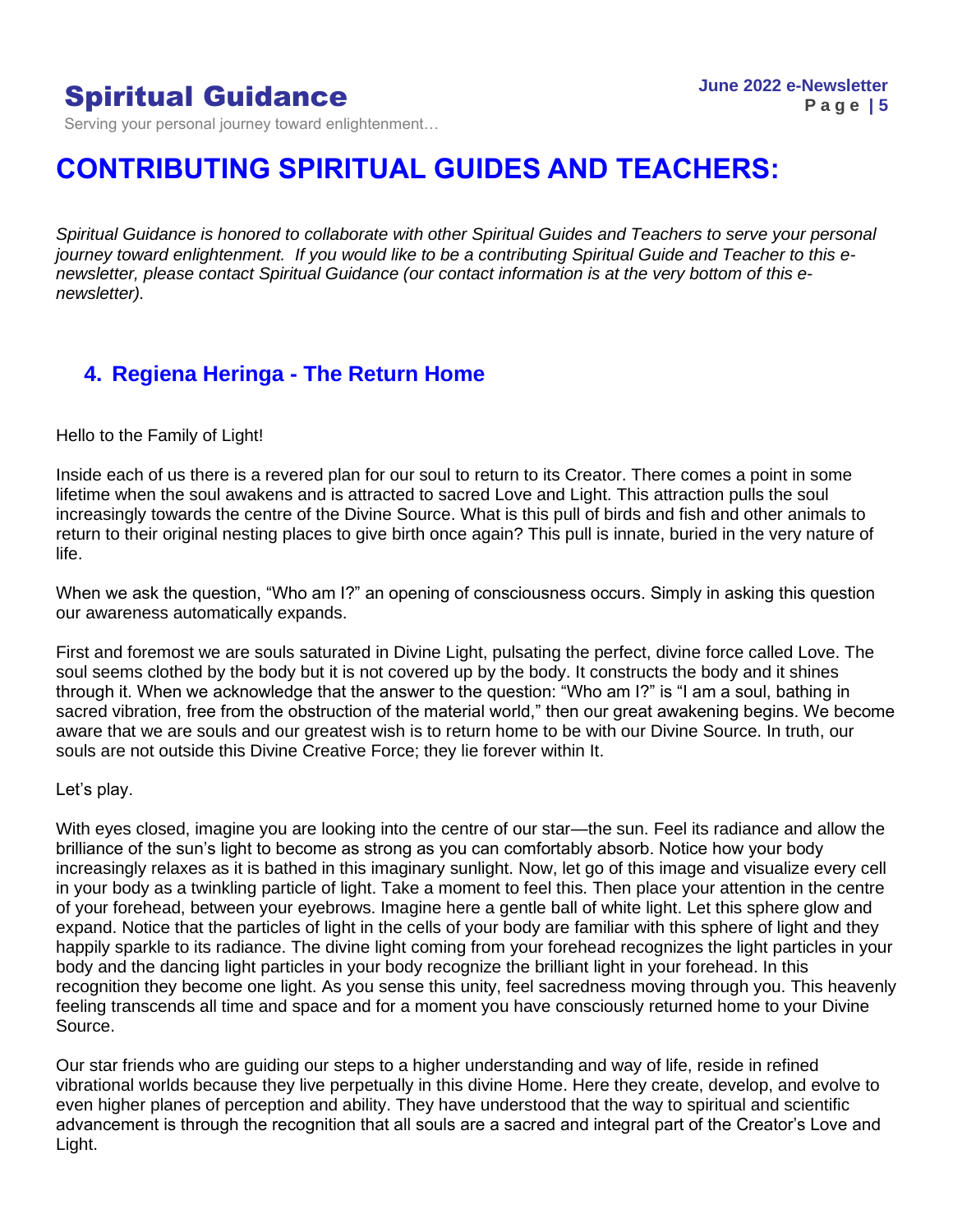Serving your personal journey toward enlightenment…

We are also beginning to comprehend this.

As the hand opens, the heart expands, the soul thrills in its divinity and we return home.

In Divine Friendship, Regiena



ABOUT THE SPIRITUAL GUIDE AND TEACHER: Regiena Heringa has been transmitting spiritual messages for many years. She has written and illustrated *Upon Nature's Path,* a book of gentle wisdom that offers inner reflection through the loving language of nature. Kindly visit [www.nextagemission.com](http://www.nextagemission.com/) to listen to her 10-minute meditations, her quiet musical compositions and read her spiritual texts. Regiena can be reached at [regiena.heringa@gmail.com.](mailto:regiena.heringa@gmail.com)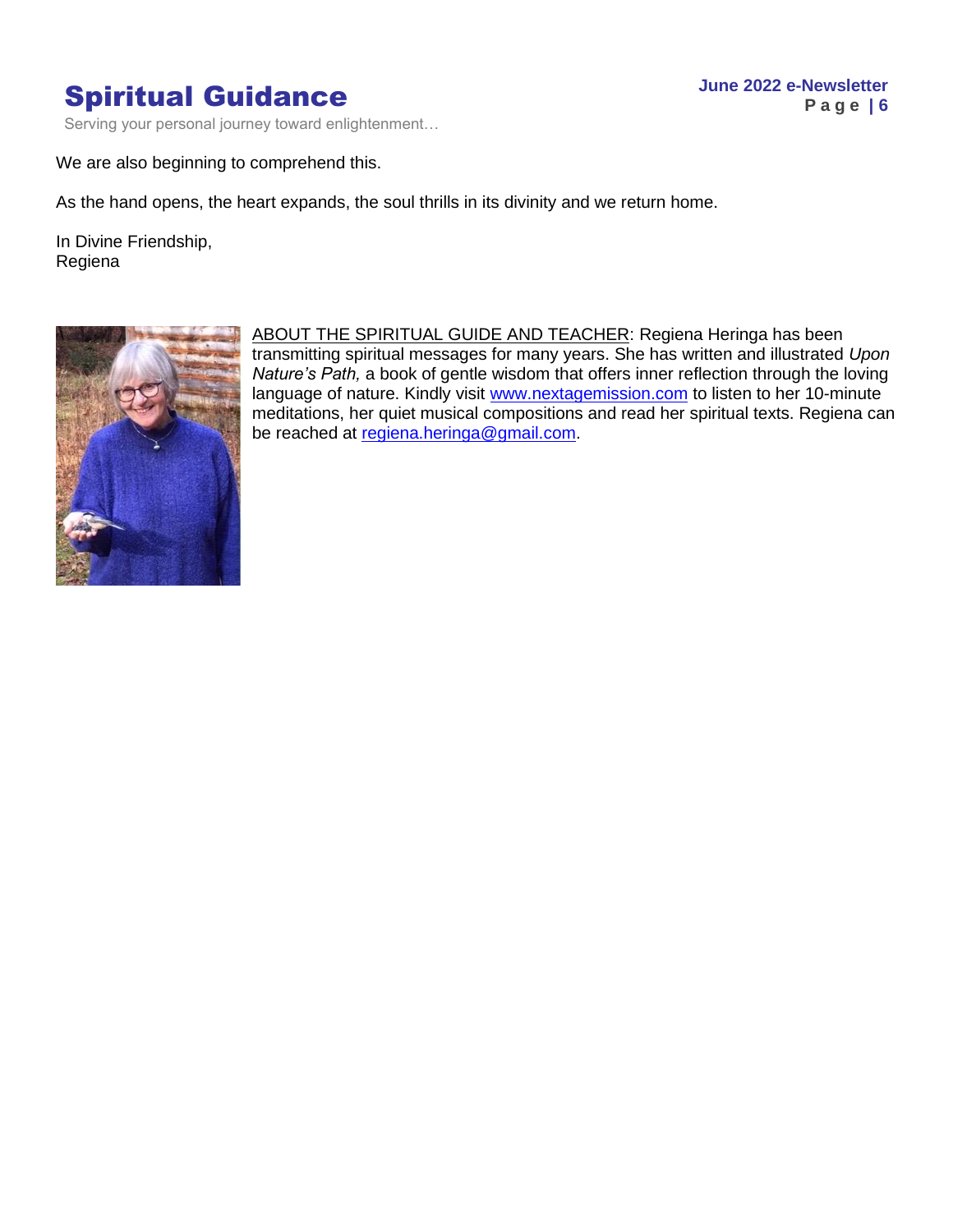Serving your personal journey toward enlightenment…

## <span id="page-6-0"></span>**5. Steve Dolesch – Awakening: Part Three**

*In Part One, Steve talked about the importance of mental strength. In Part Two, the focus was on physical health.*

I wanted to talk about the third element of awakening, spiritual awakening, but something told me there's another one. One that we don't hear about. At least not much. It's the healer aspect of one awakening. It's also about vibrating on a level before being ascended (don't forget, ascended doesn't mean going up). This one may be a difficult one to understand, so, bear with me.

Visualise if you can you are a fulfilled being, having mastered your mental and health states, walking along a path and you stumble upon an animal, let's say a cute rabbit who is injured by a snare trap. Not a very pleasant example but it's less dramatic than other examples I can come up with. This isn't about gruesomeness but about learning. You stop, gently lower yourself as not to scare the rabbit more that it is already. You meditate for a few moments. By doing so, you put yourself on the same level as the rabbit. This enables you to communicate with it. This is essential. If one wishes to communicate with any animal one needs to put him or herself on the animal's level. Also, the animal must accept you before you do anything. Trust needs to be established between both parties. I know what I'm talking about. I'm surrounded by dogs where I live.

Ok, back to our little rabbit. Once it relaxes, you near it slowly letting it know you want to help. If it's still relaxed, you go closer. You can show it your hands and move them closer at a point where it can sniff them. Then, you pat it gently. After that, you try to loosen the trap ever so gently. Once you loosened it, you put it as far away as possible. You concentrate on the injury on one of its paws. Again, you meditate for a while gathering your healing energy of warmth and a gentle purple (violet) light around your hands. You let the light surround you and the rabbit as well. That enables it to relax even more. Then, you put your hands just a few millimetres from the paw. You don't need to touch it, just let your hands hover. Let the universal energy combine with yours. (Guess what, Jeshua most likely healed people in this manner. No hocus pocus, just used the energy to heal.) After its paw is healed, you can move your hands over its entire body ever so gently. This erases the aches and pains it feels. You do this as long as needed. When done, you can reduce your light energy but still be aware of the surroundings. Once the little friend feels safe and secure, you let it go. If it stops and turns towards you, just put your right hand on your heart and smile back at it. You did what was needed to be done, it will recognise that in its own way. Oh, don't forget to take the trap and dispose of it before anyone else gets hurt.



ABOUT THE SPIRITUAL GUIDE AND TEACHER: Steve Dolesch was born in Budapest, Hungary, in 1955. Born with Cerebral Palsy, Steve lived with his grandparents while his parents immigrated to Canada. Steve came to Canada in 1965, to live with his parents and sister, in Toronto. Today, Steve lives in Gatineau, Quebec. He can be reached at [stevedolesch@gmail.com.](mailto:stevedolesch@gmail.com)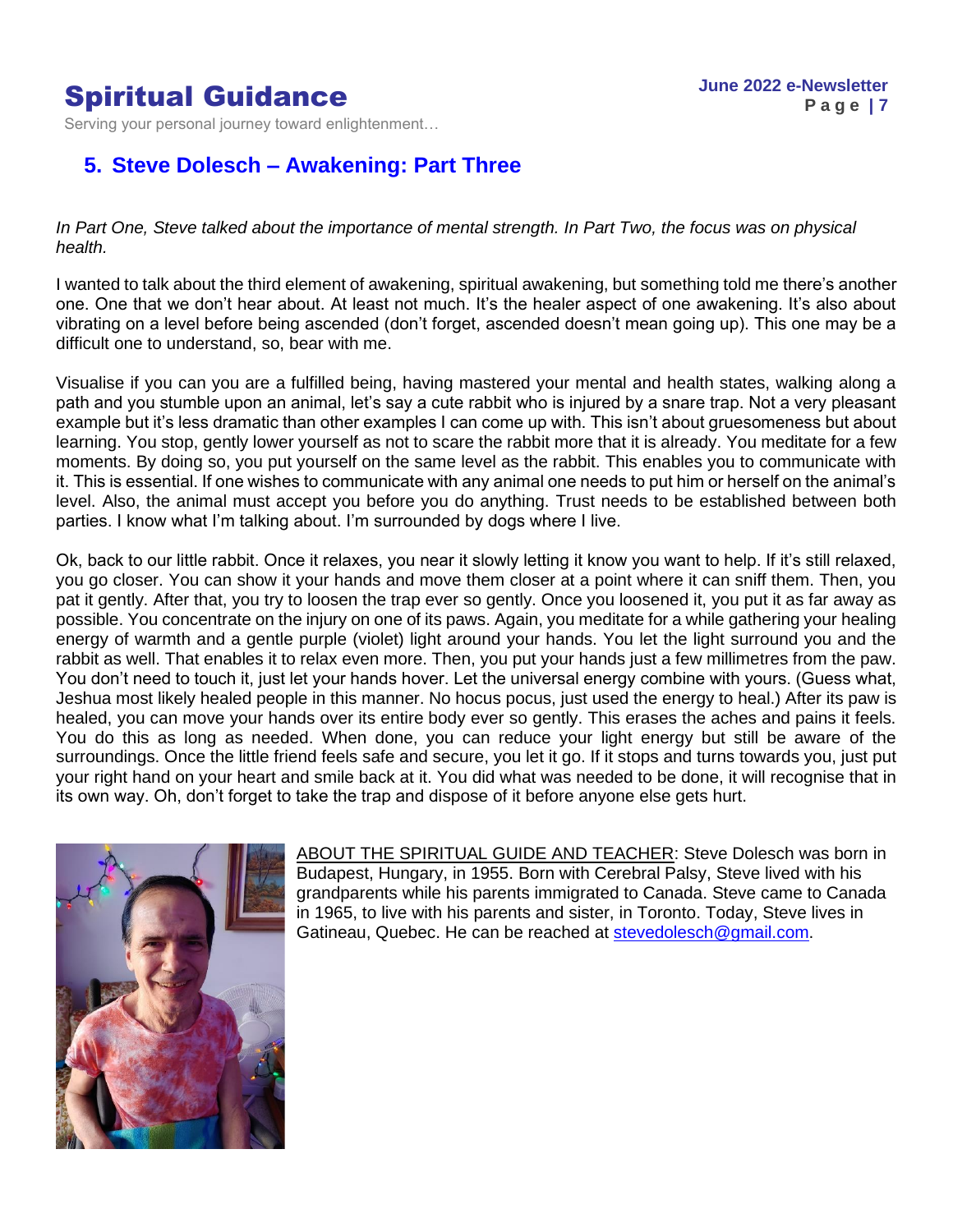Serving your personal journey toward enlightenment…

# <span id="page-7-0"></span>**OTHER GIFTS AND E-NEWSWORTHY ITEMS:**

## <span id="page-7-1"></span>**6. Good News Of The Day**

#### *The stories below are reprinted from [www.dailygood.org.](http://www.dailygood.org/)*

"To have a chance at really hearing other beliefs, philosopher David Smith teaches, you have to value truth more than your own opinion, and you have to come in with a measure of humility. With nothing more than these two questions, we can help our minds move from certainty to uncertainty, finding gaps in understanding that help our curiosity catch on." The following piece shares eight tips for having better conversations across our differences. [https://www.dailygood.org/story/2934/how-to-stay-open-and-curious-in-hard-conversations-m](https://www.dailygood.org/story/2934/how-to-stay-open-and-curious-in-hard-conversations-m-nica-guzm-n/)[nica-guzm-n/](https://www.dailygood.org/story/2934/how-to-stay-open-and-curious-in-hard-conversations-m-nica-guzm-n/) **Be The Change:** For more inspiration, check out Judy Ringer's checklist for difficult conversations. [https://www.dailygood.org/story/2543/we-have-to-talk-a-checklist-for-difficult-conversations](https://www.dailygood.org/story/2543/we-have-to-talk-a-checklist-for-difficult-conversations-judy-ringer/)[judy-ringer/](https://www.dailygood.org/story/2543/we-have-to-talk-a-checklist-for-difficult-conversations-judy-ringer/)

We all have days when things don't go as smoothly as we'd hoped and we have to make peace with things as they are. Fortunately the sun rises again each morning for all of us and we get another chance to see what the day will bring, to try again and to meet each moment with hope and to practice the art of living. Rejection, fears, doubts and failure are simply part of the human condition. Acknowledging the reality of what we have experienced allows us to move forward into the next moment without bitterness or expectations. Such an attitude gives us the potential to be open to something new and completely different. What is important is to stay connected to one's inner self--the True Self, that is not subject to the external idea of success--and to remain receptive to life as it is coming to us. Next time you have a "bad day" remember that the sun will rise again tomorrow and with it the opportunity for a new beginning.

[https://www.karmatube.org/videos.php?id=8882 }](https://www.karmatube.org/videos.php?id=8882%20%7d) **Be The Change:** When you have had a difficult day, consider these ways to start your morning the next day to help you begin anew. <https://daringtolivefully.com/morning-habits>

"Healing the Divide: Poems of Kindness and Connection," is an anthology that includes poems by Ross Gay, Marie Howe, Naomi Shihab Nye and many others. The poems within it urge readers in these polarized times to "move past the negativity that often fills the airwaves, and to embrace the ordinary moments of kindness and connection that fill our days." What follows is one of the poems from this collection, titled, "Small Kindnesses," by Danusha Lameris. <https://gratefulness.org/resource/small-kindnesses/>**Be The Change:** Practice perpetual kindness today.

"In this podcast, Dr. Bolen joins Sounds True founder Tami Simon to reflect on her many years as a writer, teacher, and activist, and how doing our soul work becomes the path to self-actualization, connection, and contribution throughout our lives. They also discuss our innate capacity for love and awe; becoming a wholebrain person; speaking up as a key aspect of individuation; gratitude and appreciation; the dandelion effect, or how seeds of beneficial ideas are carried to fertile ground; navigating liminal times; the predicament of just doing time with our lives; connecting with loved ones weve lost; becoming more familiar with your dark side of the moon; the metaphor of the millionth circle; and more." [https://www.dailygood.org/story/2937/becoming](https://www.dailygood.org/story/2937/becoming-who-you-are-meant-to-be-tami-simon/)[who-you-are-meant-to-be-tami-simon/](https://www.dailygood.org/story/2937/becoming-who-you-are-meant-to-be-tami-simon/) **Be The Change:** Read Bolen's poem, "Untapped Source of Peace," and learn more about her work here.<https://www.jeanbolen.com/poem>

After a Palestinian sniper killed ten Israeli soldiers including her son, who was active in the peace movement, Robi Damelin's first words were: "Do not take revenge in the name of my son." Somewhere below the grief, she knew even in that moment that exacting vengeance would merely fuel the cycle of violence. In her pain,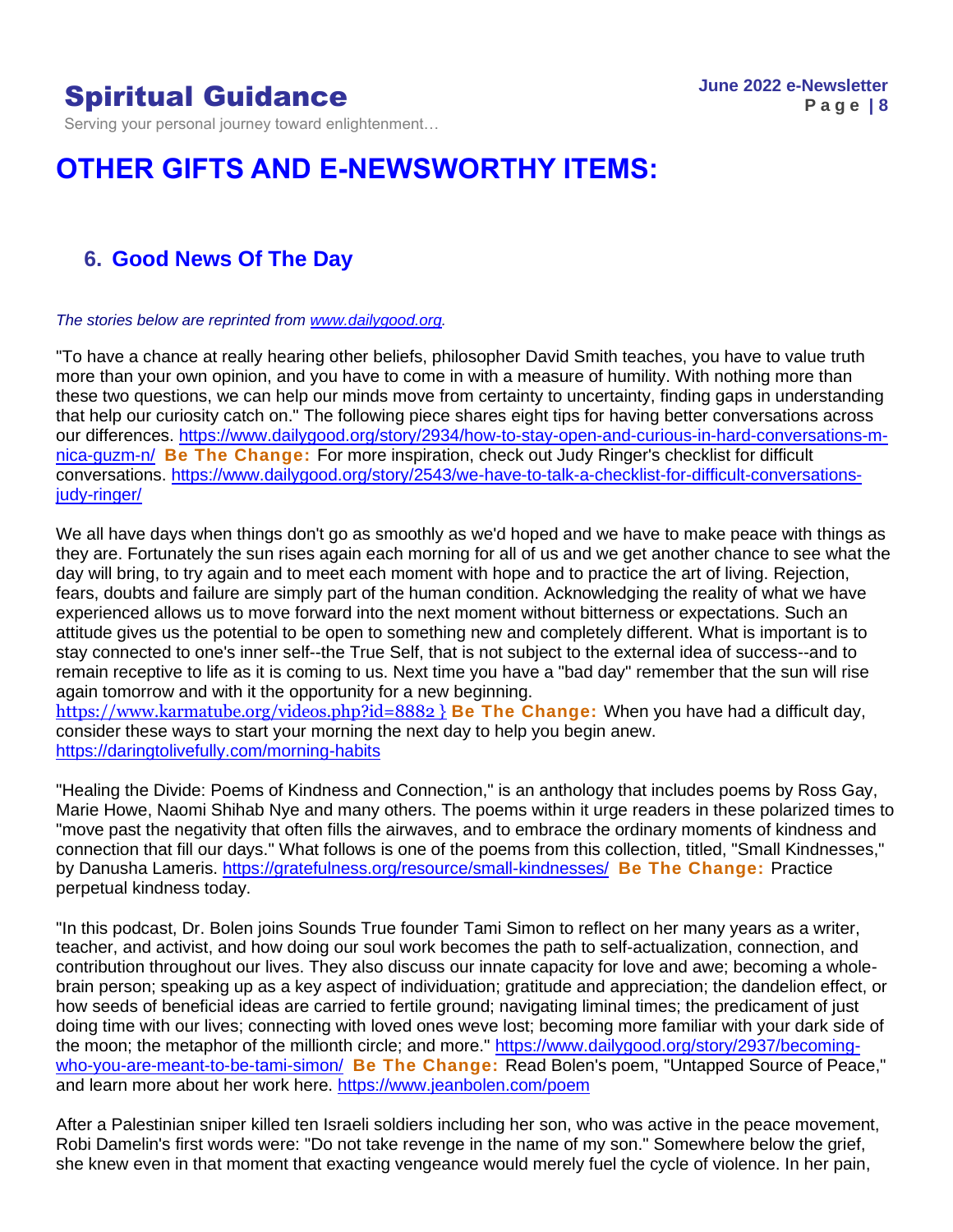Serving your personal journey toward enlightenment…

Robi couldn't bear "business as usual" and closed down her PR office. She soon intersected with the Parents Circle-Families Forum, a grassroots group of Israeli and Palestinian families who lost loved ones to the conflict. The group became her refuge and path to self-discovery and activism through its focus on dialogue, mutual understanding, and reconciliation, and she is now PCFF's spokesperson. The following post shares more, and includes the moving letter Damelin wrote to the sniper who killed her son. <https://www.dailygood.org/story/2938/resisting-revenge-to-embrace-humanity-robi-damelin/>

"Padraig O Tuama is a friend, teacher, and colleague to the work of On Being. But before that was true, Krista took a revelatory trip to meet him at his home in Northern Ireland, a place that has known sectarianism and violent fracture and has evolved, not to perfection, yet to new life and once unimaginable repair and relationship. Our whole world screams of fracture, more now than when Krista sat with Padraig in 2016. This conversation is a gentle, welcoming landing for pondering and befriending hard realities we are given." <https://www.dailygood.org/story/2951/this-fantastic-argument-of-being-alive-on-being/>**Be The Change:**  Learn more about O Tuama's writing and work here.<https://www.padraigotuama.com/>

"Something happens when you are in a garden, when you garden something beyond the tactile reminder that, in the history of life on Earth, without flowers, there would be no us. Kneeling between the scale of seeds and the scale of stars, touching evolutionary time and the cycle of seasons at once, you find yourself rooted more deeply into your own existence transient and transcendent, fragile and ferociously resilient and are suddenly humbled into your humanity. (Lest we forget, humility comes from humilis Latin for low, of the earth.) You look at a flower and cannot help but glimpse the meaning of life." In this engaging post Maria Popova shines a light on the garden-related musings of artists and writers down the ages.

<https://www.themarginalian.org/2022/05/07/writers-artists-gardens/>**Be The Change:** For more inspiration, check out Popova's post on, "Gardening and the Secret of Happiness."

<https://www.dailygood.org/story/2142/gardening-and-the-secret-of-happiness-maria-popova/>

When Anna-Zoe Herr's father passed four years ago, she grappled with almost unbearable pain and grief and was finding it difficult to find hope. One night, she had a dream in which her father appeared, sitting opposite her. "I came back because you have a question for me," he said. Zoe was taken aback and then said quickly, "Yes, I do. How do I overcome your death?" "You don't overcome my death," her father replied. "You just love." Taking this injunction to heart, Zoe's path deepened towards love, towards hope and imagination even amidst despair. You can read more about Zoe's journey and her creative endeavors here.

<https://www.dailygood.org/story/2952/surrendering-and-opening-to-hope-in-times-of-crisis-awakin-call-editors/>

""Mom, I'm feeling nervous, my 12-year-old daughter shared one night as I tucked her into bed. "Are you just having nervous feelings or are you thinking about something?" I asked. "Ukraine," she replied. I asked if she wanted to talk about it. She didn't."I just want you to tell me a story--a happy story--to help me fall asleep." In that moment, I found myself going through the eternal parenting struggle--the struggle of wanting to do or say the right thing and not knowing exactly what that was." In this thoughtful piece Shauna Tominey offers five pointers on how to talk with kids about the difficult realities of our current world.

<https://www.dailygood.org/story/2953/talking-with-kids-about-what-s-going-on-in-the-world-shauna-tominey/>

When Dan Stevenson placed a stone Buddha across the street from his house in Oaklands Eastlake neighborhood, it was out of desperation.The corner had become an impromptu dump. City signs warning of punishment did nothing to change things. Dan asked himself if there might be another approach; something simple. He never imagined the positive energy chain that would ensue.

<https://www.karmatube.org/videos.php?id=8861>**Be The Change:** Is there a situation in your own life that has brought you to the point of desperation? How might you change the energy with a simple action coming from love?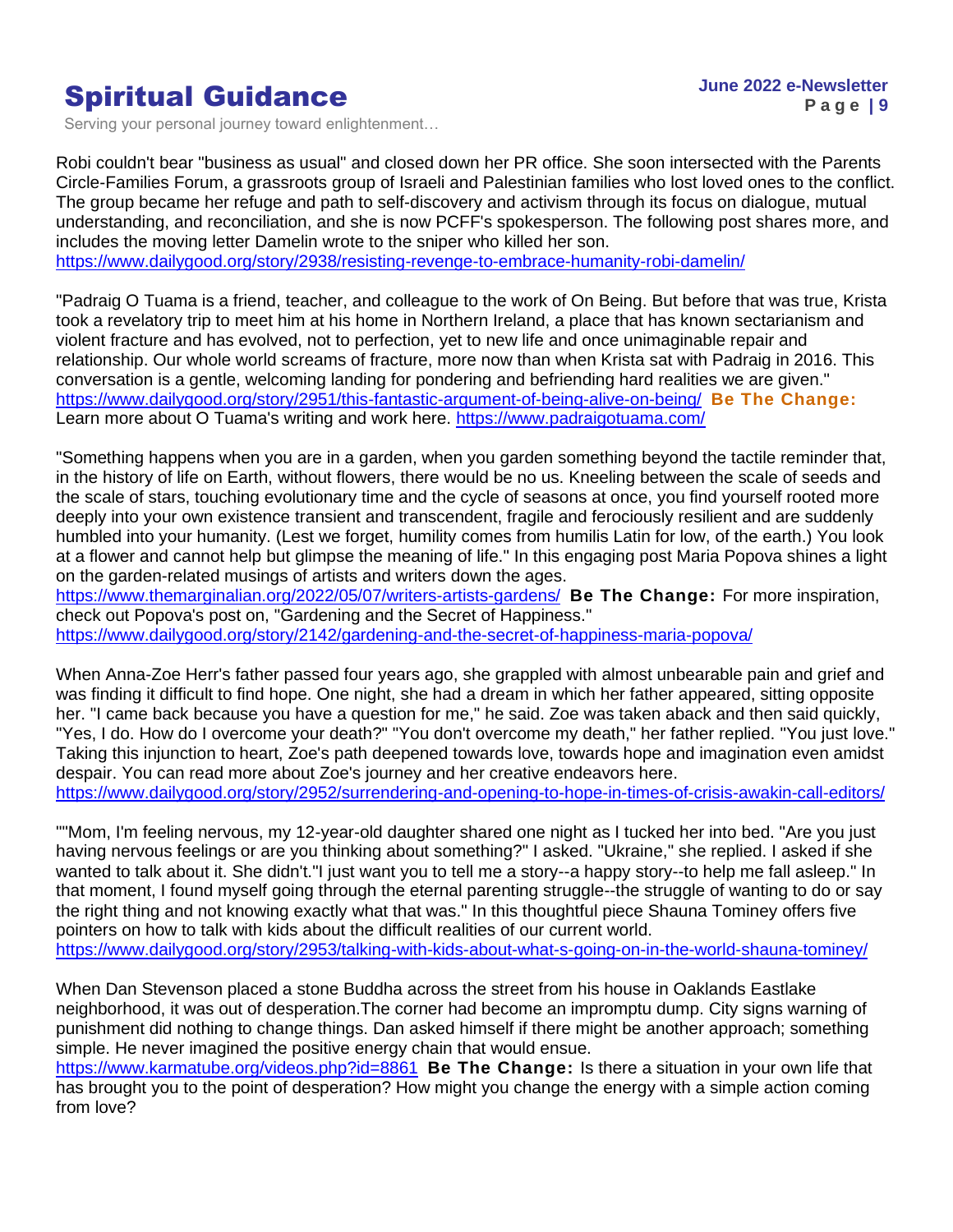Serving your personal journey toward enlightenment…

### <span id="page-9-0"></span>**7. Groundlessness**

This magnificent article explores the gift in abandoning hope and learning how to find the place 'beyond hope and fear.' The process begins, oddly enough, with insecurity. Read more here… <https://www.awakin.org/v2/read/view.php?tid=2551>

### <span id="page-9-1"></span>**8. Agent of Illumination**

I have read many articles about random acts of kindness. This one by Elizabeth Gilbert is one of the more memorable ones. Read more here…<https://www.awakin.org/v2/read/view.php?tid=2557>

### <span id="page-9-2"></span>**9. The Exquisite Risk**

Mark Nepo's writing are gems. In this jewel, Nepo talks about the exquisite ground of being that allows us to drop into the fabric of existence that holds open the veil of illusions to hell-on-earth and, simultaneously, heaven-on-earth. Read more here…<https://www.awakin.org/v2/read/view.php?tid=2555>

### <span id="page-9-3"></span>**10. Let the Sun Rise**

#### *Reprinted from [www.KarmaTube.org.](http://www.karmatube.org/)*

We all have days when things don't go as smoothly as we'd hoped and we have to make peace with things as they are. Fortunately the sun rises again each morning for all of us and we get another chance to see what the day will bring, to try again and to meet each moment with hope and to practice the art of living. Rejection, fears, doubts and failure are simply part of the human condition. Acknowledging the reality of what we have experienced allows us to move forward into the next moment without bitterness or expectations. Such an attitude gives us the potential to be open to something new and completely different. What is important is to stay connected to one's inner self--the True Self, that is not subject to the external idea of success--and to remain receptive to life as it is coming to us. Next time you have a "bad day" remember that the sun will rise again tomorrow and with it the opportunity for a new beginning. <https://www.karmatube.org/videos.php?id=8882>

## <span id="page-9-4"></span>**11. Buddha of Oakland**

#### *Reprinted from [www.KarmaTube.org.](http://www.karmatube.org/)*

When Dan Stevenson placed a stone Buddha across the street from his house in Oakland's Eastlake neighborhood, it was out of desperation.The corner had become an impromptu dump. City signs warning of punishment did nothing to change things. Dan asked himself if there might be another approach; something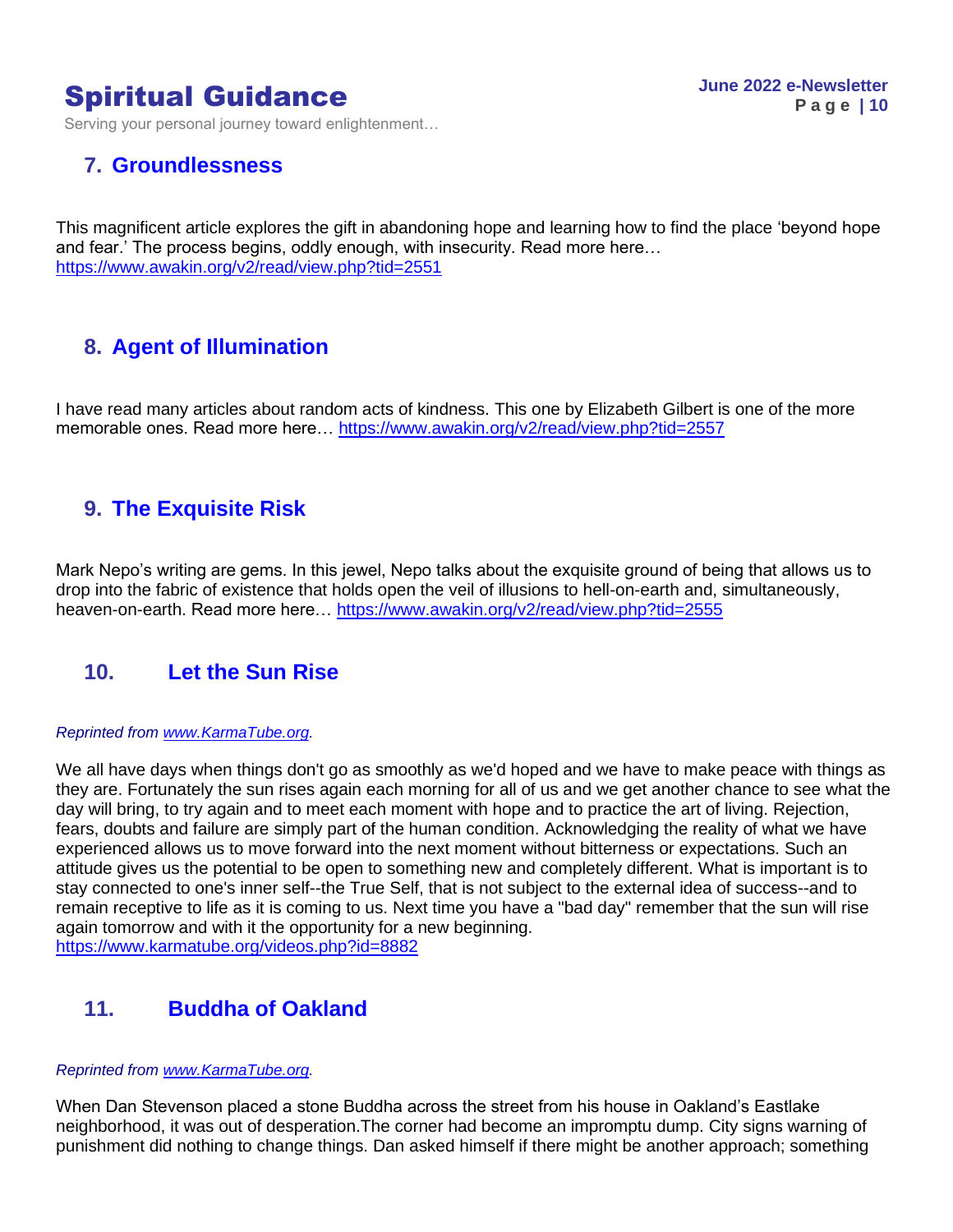Serving your personal journey toward enlightenment…

simple. He never imagined the positive energy chain that would ensue. <https://www.karmatube.org/videos.php?id=8861>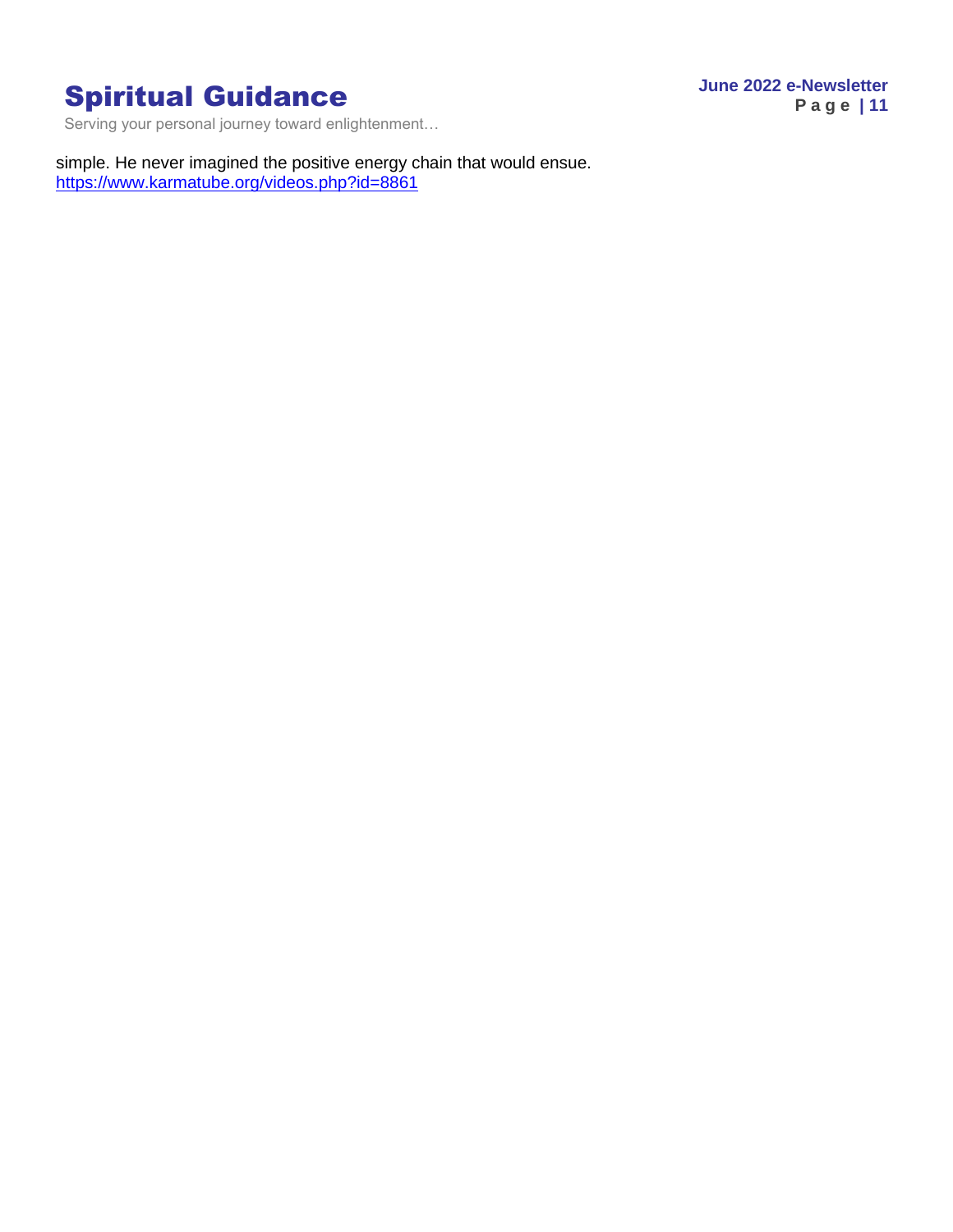Serving your personal journey toward enlightenment…

# <span id="page-11-0"></span>**HEART AND SOUL ADVERTISEMENTS:**

*Consistent with Spiritual Guidance's philosophy, mission and vision (refer to* 

*<http://www.servingyourjourney.com/about.html> for more details) Spiritual Guidance offers free advertising in this e-newsletter to those persons and organizations interested in promoting their spiritual-related products, services or events. If you do choose to advertise in this e-newsletter, Spiritual Guidance requests you submit your text ad (no graphics please) to [rmeagher@servingyourjourney.com](mailto:rmeagher@istar.ca) by the 25th of the month, for distribution in the following month's e-newsletter.*

### <span id="page-11-1"></span>**12. Sacred Attention Therapy**

Sacred Attention Therapy (SAT) references the etymological meaning of therapy: "attending to soul". SAT is a new paradigm of psychological and spiritual growth and development and is based on Richard Harvey's ground-breaking approach to depth psychotherapy, and on his 3-stage model of human awakening [\(http://www.therapyandspirituality.com/\)](http://www.therapyandspirituality.com/). This new paradigm of psychotherapy / counselling is an approach that takes into account the ego-based individual and the desire of the individual to grow spiritually. SAT recognizes the fundamental, true, spiritual nature of humanity and the intense longing for the truth about our real, divine state. SAT involves listening with the whole self to the soul of the other. This is what therapy should always be, or at least always aim at, because this is the profound depth of healing and reverence which two gathered together in search of truth can bring about. For more information about SAT, visit these websites:

### <http://www.servingyourjourney.com/Sacred-Attention-Therapy.html>

Sessions can be offered in person, by phone, or via Zoom or Skype videoconference. For more information about booking appointments, please visit [http://www.servingyourjourney.com/Booking-Appointments.html.](http://www.servingyourjourney.com/Booking-Appointments.html) To schedule an appointment, please contact me by phone (613-204-0299) or email [\(rmeagher@servingyourjourney.com\)](mailto:rmeagher@servingyourjourney.com).

## <span id="page-11-2"></span>**13. A Course in Miracles Global Community Centre**

Spiritual Guidance is honored to host the 'A Course in Miracles (ACIM) Global Community Centre.' This Centre is a meeting place for ACIM students and teachers from around the world to access coaching counselling, therapy, study and discussion groups, courses, a community café for you to communicate with other students and teachers, and helpful resources and links. Visit the ACIM Global Community Centre at [http://www.servingyourjourney.com/ACIM.html.](http://www.servingyourjourney.com/ACIM.html)